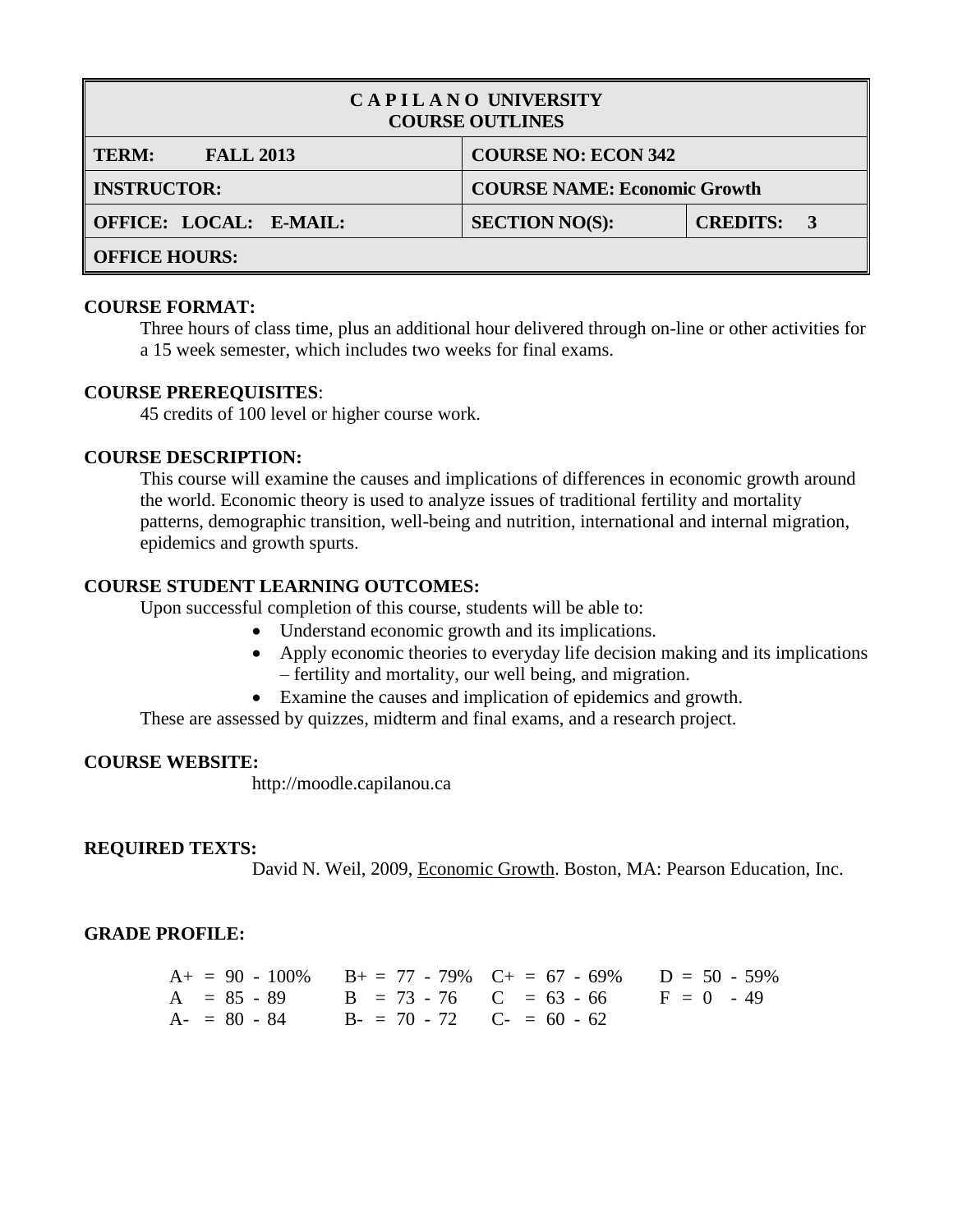# **COURSE CONTENT:**

| Week(s) | Content                                                       |
|---------|---------------------------------------------------------------|
|         | Course Introduction and Introduction of Economic Theories     |
|         | Chapter 1: The Facts to Be Explained                          |
| 2/3     | Chapter 2: A Framework for Analysis                           |
| 3/4     | Chapter 4: Population and Economic Growth (skip 4.2)          |
| 5       | Chapter 5: Future Population Trends (skip 5.2)                |
|         | Chapter 6: Human Capital (skip 6.2)                           |
| 6       | Chapter 8: The role of technology in Growth                   |
|         | Chapter 10: Efficiency                                        |
| 7       | Chapter 11: Growth in the Open Economy                        |
| 8       | Midterm                                                       |
| 9       | Chapter 12: Government                                        |
| 10      | Chapter 13: Income Inequality                                 |
| 11      | Chapter 14: Culture                                           |
| 12      | Chapter 15: Geography, Climate, and Natural Resources         |
| 13      | Chapter 16: Resources and the Environment at the Global Level |
| 14/15   | Final exam weeks                                              |

# **EVALUATION PROFILE:**

| Forum $(4th hour activity)$ | 10%  |
|-----------------------------|------|
| Quizzes $(4 \times 5\%)$    | 20%  |
| Midterm                     | 20%  |
| Research project            | 20%  |
| Final exam                  | 30%  |
| Total                       | 100% |

# **COURSE ASSIGNMENTS:**

4<sup>th</sup> hour activities: Various forums will be assigned on Moodle.

| Quizzes:                 | The quizzes will consist of short answer questions, which will take place at<br>the beginning of the class for 10 to 15 min.                                                                                                                                                                                                                                                                                                                                                                                                                             |
|--------------------------|----------------------------------------------------------------------------------------------------------------------------------------------------------------------------------------------------------------------------------------------------------------------------------------------------------------------------------------------------------------------------------------------------------------------------------------------------------------------------------------------------------------------------------------------------------|
| Midterm:                 | The midterm will consist of short answer questions and short essays.                                                                                                                                                                                                                                                                                                                                                                                                                                                                                     |
| <b>Research Project:</b> | Students are required to do a research project to demonstrate their knowledge<br>about economic theories and their applications. Students will need to choose<br>one of the countries (and periods) discussed in class in order to analyze that<br>chosen country's economic growth and identify a correlation to that country's<br>demographic changes if that exists. This empirical research requires collecting<br>data from statistics agencies from that chosen country, which could be done<br>through internet research and/or library research. |
| Final Exam:              | The final exam is comprehensive. It will consist of short answer questions<br>and short essays.                                                                                                                                                                                                                                                                                                                                                                                                                                                          |